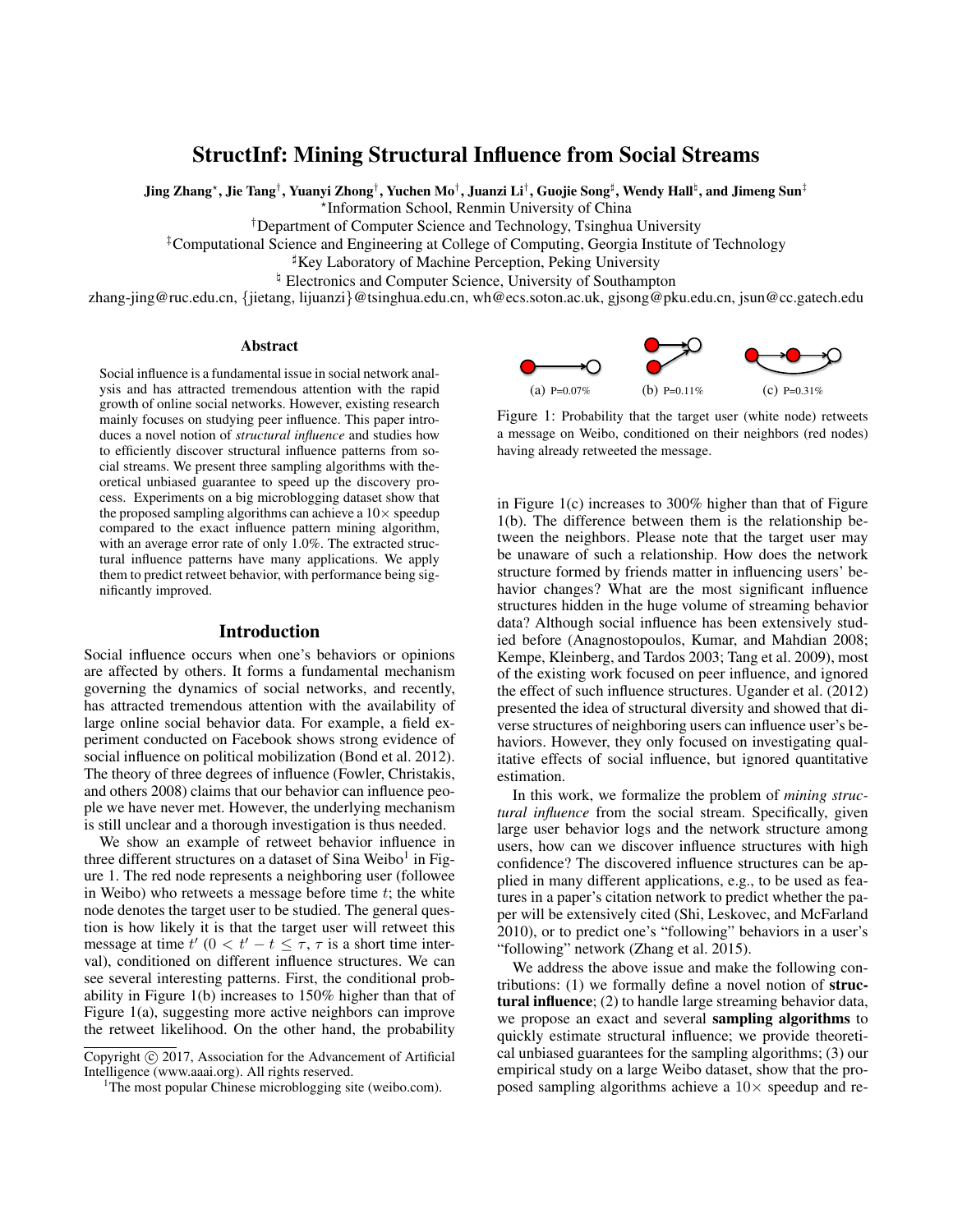sult in an average error rate of only 1.0%, compared to our exact counting algorithm; (4) finally, we demonstrate the effect of structural influence on retweet behavior prediction.

# Problem Formulation

Let  $G = (V, E)$  denote a social network, where V is a set of users and  $E \subset V \times V$  is a set of relationships. We use  $v_i \in V$ to represent a user and  $e_{ij} \in E$  to represent a relationship between  $v_i$  and  $v_j$ . A relationship can be either directed or undirected. With a directed relationship  $e_{ij}$ , we only consider one-way influence from  $v_i$  to  $v_j$ . An undirected relationship can be divided into two directed relationships,  $e_{ij}$ and  $e_{ii}$ , and the influence is also two-way. We use  $\mathcal{N}(v_i)$ to indicate the neighbors of user  $v_i$ . Another input of our problem is a stream of user action logs.

Definition 1 *Action Logs. Let* L *denote a stream of action logs, where each log entry*  $l \in L$  *is a triple*  $(v, a, t)$ *, representing user*  $v \in V$  *performed action*  $a \in A$  *at time t. Here* A *is a set of action types.*

For example, in a microblogging site, a retweet behavior is an action, and each tweet can be considered as an action type. We build an *action diffusion graph* from G and L.

Definition 2 *Action Diffusion Graph. An action diffusion*  $graph, G<sup>p</sup> = (L, E<sup>p</sup>)$ , *is a directed graph, where each node* is a log entry in L, and each edge  $e_{ij}^p \in E^p$  between two log  $entries(v_i, a, t_i)$  and  $(v_j, a, t_j)$  satisfies  $I(v_i, v_j) \in E$  and *2)*  $0 < t_j - t_i \leq \tau$ , where  $\tau$  *is a short time interval.* 

We use  $\mathcal{N}^p(l)$  to indicate the neighbors in  $G^p$  that point to *l*. In an action diffusion graph, an edge  $e_{ij}^p$  represents that when user  $v_i$  performs action a at time  $t_i$ ,  $v_i$  has a potential influence on her neighbor  $v_i$  to perform a at  $t_i$ , a short time interval  $\tau$  after  $t_i$ . We define  $(v_i, a, t_i)$  as influencing action and  $(v_j, a, t_j)$  as target action. If later  $(v_j, a, t_j)$  actually happens in L, we call it as *active target action*; otherwise *inactive target action*. Different from conventional research that mainly decomposes the influence from neighbors into peer influences, we propose a new notion as:

Definition 3 *Structural Influence. When the target user* v<sup>j</sup> *performs action* a *at*  $t_j$  *and her*  $\gamma$ *-degree* ( $\gamma \geq 1$ *) friends who already performed the action before*  $t_j$  *(*0  $\lt t_j - t_i \leq \tau$ *,*  $t_i$  is the latest time when a friend performed the action), we *define structural influence as the combination effect of peer influences exerted by those* γ*-degree active friends on the target user, when the friends and target user form an influence structure. Table 1 lists all the structures when considering 1, 2, and 3 active* γ*-degree friends. We also name influence structure as structural influence pattern and use*  $C_k$  *to represent the*  $k$ -th pattern. An instance of  $C_k$  for any action is named a pattern instance, and is denoted by  $c_i^k$ .

Structural influence can be formulated as a conditional probability, IP<sub>k</sub> =  $\frac{x_k}{x_k+y_k}$ , where  $x_k$  represents the frequency of the instances with pattern  $C_k$  and target action  $l_t$ being active in L, while  $y_k$  is that of  $C_k$ 's instances with  $l_t$  being inactive in L. Given the above definition, the key question we want to answer is to efficiently discover the structural influence patterns with high influence probability. Note that a node may be influenced by multiple pattern instances, and this combination effect can be modeled by a partial credit model or a cascade model (Goyal, Bonchi, and Lakshmanan 2010). This paper simply follows the assumption of Bernoulli distribution (Goyal, Bonchi, and Lakshmanan 2010) to estimate structural influences from different pattern instances independently. Other assumptions will be studied in the future. Note also that when enumerating an instance, we assign the maximal matched pattern for it. For example, if an instance can be matched to  $C_4$  in Table 1, the sub patterns of  $C_4$ , such as  $C_2$  and  $C_3$ , will not be matched.

Later, we aim at quickly estimating  $IP_k$  for each influence pattern. One potential application is to incorporate the patterns of high probabilities as features to predict user behaviors, and the details will be given in the experimental section.

## StructInf: Structural Influence Estimation

In this section, we begin by introducing an exact algorithm to estimate the structural influence from social streams, based on which we propose three fast sampling strategies.

### StructInf-Basic

For each pattern  $C_k$ , the goal is to estimate  $x_k$  and  $y_k$ , and based on which to calculate structural influence of  $C_k$ . Assume the social network is static, while the action logs are very large and arrive in real time. Our approach loads the static network into memory at the beginning and update  $x_k$ and  $y_k$  whenever an action log arrives<sup>2</sup>. The key idea of the approach is to 1) identify active and inactive target actions; and 2) enumerate the structural influence patterns from the target actions backwards along the diffusion edges.

Identifying Target Actions. We propose Algorithm 1 to estimate  $x_k$  and  $y_k$ . We maintain an action diffusion graph  $G<sup>p</sup>$ , a queue Q and a hashtable H, to record the diffusion edges and action logs within recent time interval  $\tau$ . For each newly arrived action,  $(v_i,a_k,t_i)$ , we first add it into  $Q$  and  $H$ (Line 4), and then update  $\vec{x}$  (Lines 5-8) and  $\vec{y}$  (Lines 9-19).

To estimate  $\vec{x}$ , we need to figure out active target actions. Obviously, each newly arrived action is an active target action. Thus when each action  $l_t = (v_i, a_k, t_i)$  arrives, we first find those neighbors of  $v_i$  who are active in  $[t_i - \tau, t_i]$ , and create the new diffusion edges from the actions of those active neighbors to  $l_t$  in  $G^p$  (Lines 5-7), and then enumerate the structural influence patterns starting from  $l_t$  (Line 8).

To estimate  $\vec{y}$ , we need to figure out inactive target actions. To achieve this, we enumerate the influence patterns when an action is outdated rather than newly arrived, because for any action  $(v, a, t)$ , we can only know whether user v's neighbors are active or not within  $[t, t + \tau]$  until time  $t + \tau$ , which is exactly the time that  $(v, a, t)$  is popped up from Q. In particular, whenever a new action arrives, we remove the outdated actions from  $Q$  and  $H$  (Lines 9-10). For each removed action  $l_r = (v_i, a_h, t_i)$ , we identify the neighbors of  $v_j$  that are inactive in  $[t_j, t_j + \tau]$  (Lines 11-12), and assign a virtual time  $t_j + \tau$  to each inactive neighbor(Line

<sup>&</sup>lt;sup>2</sup>In our implementation, storing a static network with millions of nodes and edges costs about 5G memory.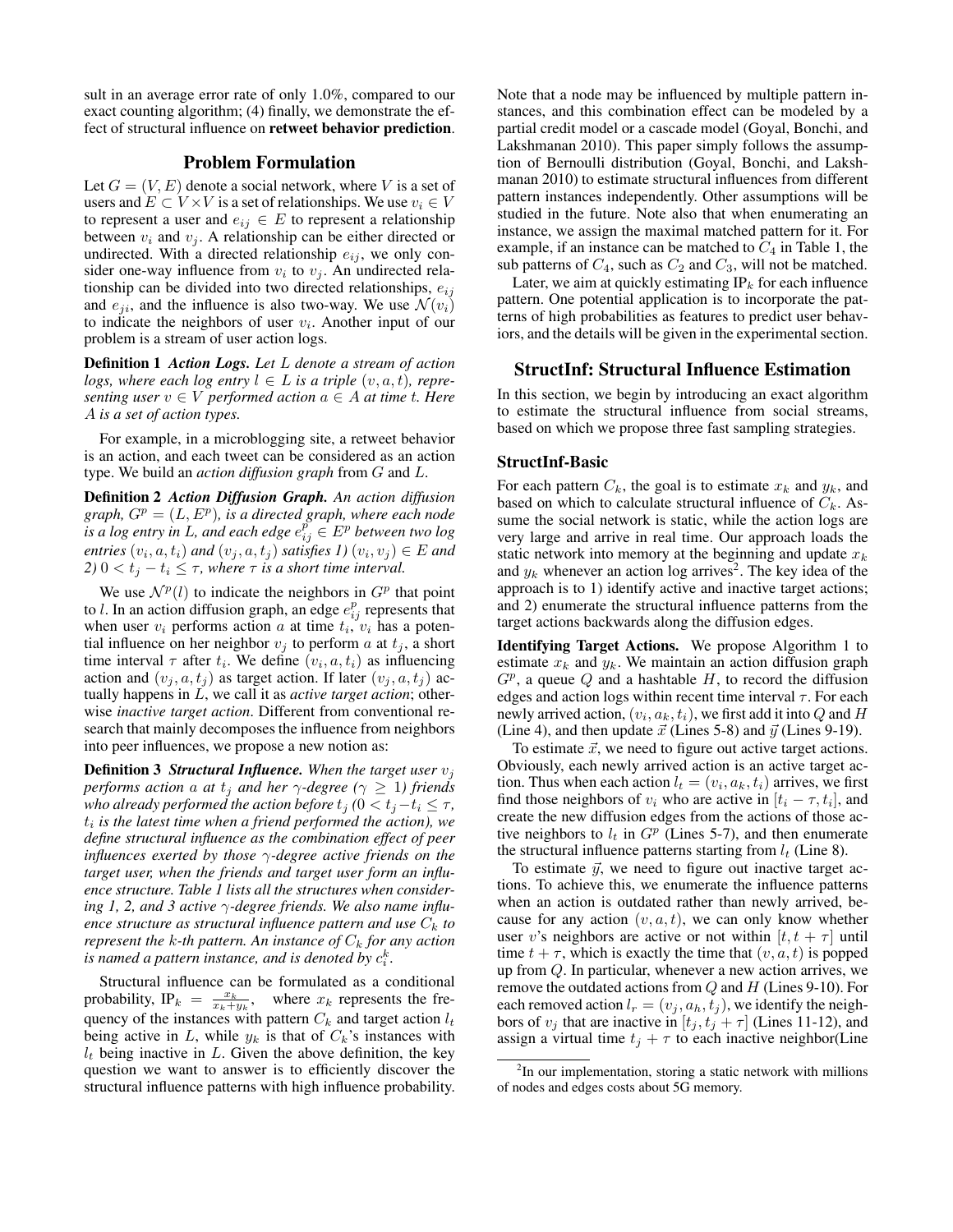

Figure 2: Illustration of pattern enumeration.

13), to create an inactive target action  $l_t$ . After that, we add a virtual diffusion edge from  $l_r$  to  $l_t$  into  $G^p$  (Line 14). Finally, we complete the diffusion edges from other active actions to  $l_t$  (Lines 15-17). After enumerating from  $l_t$  (Line 18), we remove the created virtual diffusion edges (Line 19).

Enumerating Influence Patterns. Algorithm 2 presents how to enumerate all possible influence patterns from a given action log. The basic idea is: we start by adding an active or inactive target action into  $V_{in}$ , and their neighboring actions into  $V_{ext}$ . Then we extend  $V_{in}$  by selecting an arbitrary action l' from  $V_{ext}$ , and update  $V_{ext}$  by adding all the neighbors of  $l'$  that are not included in  $V_{in}$ .

One thing worth noting is the necessary of avoiding duplicate enumeration. To achieve this, we assign each action an incremental (unique) label when it arrives (Line 3 in Algorithm 1), and make sure that, anytime, the labels of the actions in  $V_{ext}$  are smaller than those in  $V_{in}$  (Line 7 in Algorithm 2). Figure 2 illustrates the enumeration process under this strategy. The left part demonstrates an action diffusion graph with all the nodes denoted by incremental labels over time. According to Algorithm 2, we first add the target action  $d_4$  into  $V_{in}$ , and  $d_4$ 's neighbors, namely  $d_3$  and  $d_2$ , into  $V_{ext}$ , and then extend  $V_{in}$  by selecting the actions from  $V_{ext}$ one by one. We can see that when selecting  $d_2$  into  $V_{in}$ ,  $d_3$ is removed from  $V_{ext}$  because the label of  $d_3$  is larger than that of  $d_2$  in  $V_{in}$ . A similar idea of enumerating subgraphs was used in (Wernicke 2006). They studied static networks, while we are dealing with the streaming behavior data, and thus the derived action diffusion graph evolves over time.

When invoking Algorithm 2, we first induce a subgraph by including all the edges between nodes in  $V_{in}$ , and then determine which pattern the induced graph belongs to (Line 2). This is essentially a problem of graph isomorphism. When the pattern is small, we can use the number of nodes/edges and degree sequences, to uniquely identify a pattern, and leverage approximate solutions when the pattern gets larger (Leskovec, Singh, and Kleinberg 2006). The enumeration stops when the considered maximal number of nodes, i.e., N, is reached (Lines 3-4).

Discussions. In summary, the proposed StructInf-Basic algorithm is a streaming approach that only needs one-time scan of the streaming action logs and can carefully avoid duplicate enumeration by a dynamic labeling mechanism. Some other methods proposed by (Kashtan et al. 2004) and (Yan and Han 2002) extend neighboring edges of the selected edges, rather that extending nodes. However, when extending edges, the speeding up is not easy as that of ex-

#### Algorithm 1: StructInf-Basic

```
Input: A network G = (V, E), a stream of action logs L.
   Output: \vec{x}, \vec{y}.
 1 Initialize action diffusion graph G^p, queue Q, hashtable H2 foreach l_t = (v_i, a_k, t_i) \in L do
3 Assign an incremental label d(l_t) to l_t;<br>Add l_t into Q and H;
        Add l_t into Q and H;
5 foreach v_i \in \mathcal{N}(v_i) do
6 if H contains l_s = (v_j, a_k) then
 7 | | Add the edge l_s \to l_t into G^p;
 8 \vec{x} += EnumInfPattern(G^p, \{l_t\}, \mathcal{N}^p(l_t), []);
9 while l_r = (v_j, a_h, t_j) = Q \cdot head() and t_i - t_j > \tau do
10 | Remove l_r from Q and H;
11 foreach v_m \in \mathcal{N}(v_j) do
12 if H does not contain l_t = (v_m, a_h) then
13 | | | Set t_m = t_j + \tau;
14 \vert \vert \vert \vert Add the edge l_r \rightarrow l_t into G_p;
15 for in foreach v_n \in \mathcal{N}(v_m) do
16 i if H contains l_s = (v_n, a_h) then<br>
17 i Add the edge l_s \rightarrow l_t into G_t| Add the edge l_s \rightarrow l_t into G_p;
18 |\qquad \vec{y} \text{ +}=\text{EnumInfPattern}(G^p, \{l_t\}, \mathcal{N}^p(l_t), []);
19 | Remove edges associated with l_t from Q^{\vec{p}};
```
#### Algorithm 2: EnumInfPattern

**Input:** Action diffusion graph  $G^p$ , selected actions  $V_{in}$ , extended actions  $V_{ext}$ , influence pattern statistics  $\vec{n}$ . Output:  $\vec{n}$ . 1 if  $|V_{in}| > 1$  then 2 c = InducePattern( $V_{in}$ );  $pid = \text{GetPatternID}(c)$ ;  $n[pid]++;$ 3 if  $|V_{in}| = N$  then 4 | return  $\vec{n}$ ; 5 foreach  $l \in V_{ext}$ do 6 |  $V_{in} \leftarrow V_{in} \cup \{l\};$ 7  $\big| V'_{ext} \leftarrow \{l' \in \mathcal{N}^p(l) \cap \overline{V}_{in} \cup V_{ext} : d(l') < d(l) \};$ **8** EnumInfPattern( $G^p$ ,  $V_{in}$ ,  $V'_{ext}$ ,  $\vec{n}$ );

tending nodes (Wernicke 2006). Regarding the time complexity, in Algorithm 1, the time complexity for enumerating active target actions is  $O(|L|d_{max})$ , and is  $O(|L|d_{max}^2)$  for inactive target actions, where  $d_{max}$  is the maximal degree of G. The complexity of Algorithm 2 is  $O((d_{max}^p)^N)$ , where  $d_{max}^p$  is the maximal degree of  $G^p$  and N is the maximal number of nodes in all the considered influence patterns. In summary, the total time complexity is  $O(|L|d_{max}^2(d_{max}^p)^N)$ .

# StructInf-S: Fast Sampling Algorithms

StructInf-S1. The time complexity of StructInf-Basic is high because it enumerates all possible influence patterns for each target action. To speed up the algorithm, we propose several sampling strategies. The basic requirement is to guarantee unbiased estimation of  $\hat{x}_k$  and  $\hat{y}_k$ . To achieve this, outside Line 8 and 18 in Algorithm 1, we add judgment statements to determine whether target action  $l_t$  will be enumerated by a probability  $p$  respectively. In the same way, we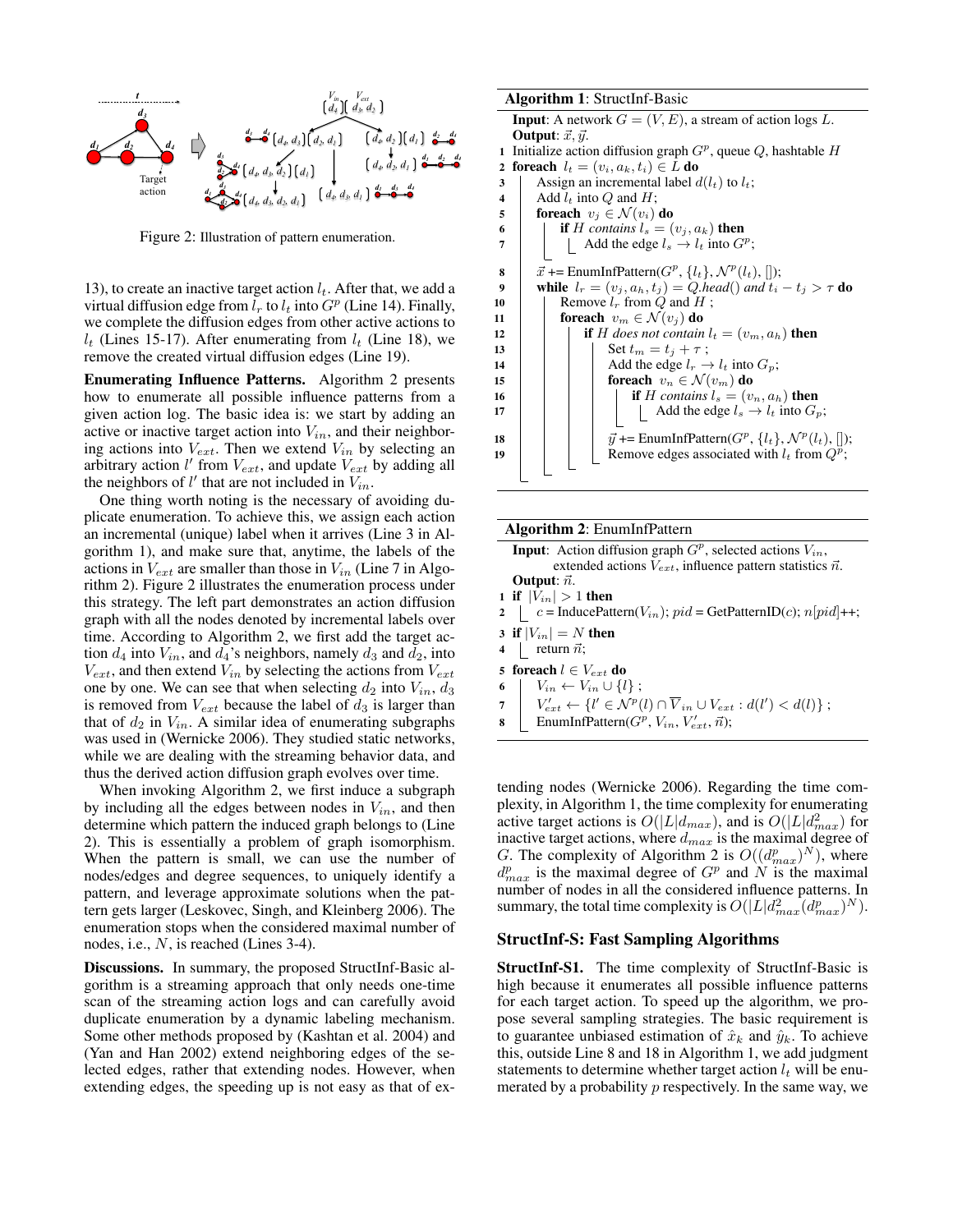judge whether a neighboring action  $l$  will be enumerated by p outside Lines 6-8 in Algorithm 2. We obtain the lemma:

**Lemma 1** Given an influence pattern  $C_k$ , any of its instances,  $c_i^k$ , is selected uniformly according to probability  $p^{n_k}$ , where  $n_k$  is the number of nodes in  $C_k$ .

Proposition 1 Let  $x_k$  be the exact number by StructInf-*Basic, and*  $\hat{x}_k$  *be the approximate number by StructInf-S1, then*  $\widetilde{x}_k = \hat{x}_k/p^{n_k}$  *is an unbiased estimator for*  $x_k$ *.* 

**Proof 1** *The expectation of*  $\widetilde{x}_k$  *can be written as* 

$$
E(\widetilde{x}_k) = \sum_{n=1}^{S} p(s_n) (\hat{x}_k / p^{n_k})_{s_n}
$$

where  $s_n$  represents the  $n^{th}$  sample of pattern instances and *there are* S *possible samples in the whole pattern space. No*tation  $(\hat{x}_k/p^{n_k})_{s_n}$  represents the value of  $\hat{x}_k/p^{n_k}$  that is es*timated in the sample*  $s_n$ *. We can factorize*  $\hat{x}_k/p^{n_k}$  *common* to the  $i^{th}$  pattern  $\hat{c}_i^k$  and sum over the population:

$$
E(\widetilde{x}_k) = \sum_{i=1}^{x_k} \frac{1}{p^{n_k}} \sum_{c_i^k \in s_n} p(s_n)
$$

where  $\sum_{c_i^k \in s_n} p(s_n)$  indicates the summation over the prob*abilities of all samples containing the instance*  $c_i^k$ *, which is* actually the prior probability that  $c_i^k$  is selected in a sample. In StructInf-S1, the probability is  $p^{n_k}$ , thus we have

$$
E(\widetilde{x}_k) = \sum_{i=1}^{x_k} \frac{1}{p^{n_k}} \times p^{n_k} = x_k
$$

According to the sampling theory (Horvitz and Thompson 1952), the unbiased estimation of the variance of  $\tilde{x}_k$  is:

$$
\widetilde{V}(\widetilde{x}_k) = \sum_{i=1}^{\hat{x}_k} \frac{1 - p(c_i^k)}{p^2(c_i^k)} + \sum_{i \neq j}^{\hat{x}_k} \frac{p(c_i^k c_j^k) - p(c_i^k)p(c_j^k)}{p(c_i^k c_j^k)p(c_i^k)p(c_j^k)} \tag{1}
$$

The above variance is determined by both the approximate estimation,  $\hat{x}_k$ , and the sampling probability for a pattern,  $p(c_i^k)$ . According to the central limit theorem, the sum of a random sample of a large enough size from an arbitrary distribution follows approximately a normal distribution, i.e.,  $\widetilde{x}_k \sim N(x_k, \widetilde{V}(\widetilde{x}_k))$ . Thus, the probability of the sampling error with confidence  $1 - \alpha$  is:

$$
p\left[\widetilde{x}_{k} - z_{\alpha/2}\sqrt{\widetilde{V}(\widetilde{x}_{k})} \leq x_{k} \leq \widetilde{x}_{k} + z_{\alpha/2}\sqrt{\widetilde{V}(\widetilde{x}_{k})}\right] = 1 - \alpha
$$

where  $z_{\alpha/2}$  represents the number of standard deviations, i.e.,  $\sqrt{\tilde{V}(\tilde{x}_k)}$ , by which an observation  $\tilde{x}_k$  differs from the mean  $x_k$ , when the confidence is  $1 - \alpha$ .

StructInf-S2. Another idea is to first sample diffusion edges uniformly to form a sampled action diffusion graph, and then enumerate the influence patterns based on the sampled graph. Specifically, in Algorithm 1, outside Lines 6-7, we add a judgment statement to determine whether  $l_s \rightarrow l_t$  will be added into  $G^p$  by a probability q. Outside Lines 12-19 and 16-17, we also determine whether  $l_r \rightarrow l_t$  or  $l_s \rightarrow l_t$ will be added into  $G^p$  by q. We obtain the following lemma:

**Lemma 2** Given an influence pattern  $C_k$ , any of its instances,  $c_i^k$ , is selected uniformly according to probability  $q^{m_k}$ , where  $m_k$  is the number of edges in  $C_k$ .

**Proposition 2** Let  $x_k$  be the exact number and  $\hat{x}_k$  be the *approximate number obtained by StructInf-S2. For the complete graphs such as*  $C_4$  *and*  $C_{20}$  *in Table 1,*  $\hat{x}_k/q^{m_k}$  *is an unbiased estimator of*  $x_k$ *, while for the incomplete graphs:* 

$$
\widetilde{x}_k = \frac{\hat{x}_k + \sum_{C_i:C_k \subset C_i \& n_k = n_i} n_{ik} \hat{x}_i}{q^{m_k}} - \sum_{\substack{C_i:C_k \subset C_i \\ \& n_k = n_i}} n_{ik} \widetilde{x}_i \quad (2)
$$

Proof 2 *When a pattern is a complete graph, the proof is the same as that of Proposition 1. When a pattern is an incomplete graph,*  $\hat{x}_k/q^{m_k}$  *records the number of not only pattern*  $C_k$ *, but also the patterns that contain*  $C_k$  *as their subgraph and with the same node size,i.e.,* { $C_i$  :  $C_k \subset C_i \& n_k = n_i$ }. *We name*  $C_i$  *as the parent pattern of*  $C_k$ *. In a sampled action diffusion graph, when enumerating an incomplete subgraph, it may be restored to any of its parent patterns. Thus to obtain*  $\tilde{x}_k$ *, we need to first sum the approximate values of*  $C_k$ *and all its parents, and then divide by the sampling probability,*  $q^{m_k}$ , to get an unbiased estimation (the first part of *Eq.* (2)*), and finally subtract the unbiased value of all the parent patterns (the second part of Eq.* (2)). Notation  $n_{ik}$  is *the times that*  $C_k$  *is contained in*  $C_i$ *. For example, in Table i*,  $C_6$  appears two times in  $C_{14}$ . The unbiased value,  $\tilde{x}_i$ , of each parent pattern can be estimated in the same way itera*each parent pattern can be estimated in the same way iteratively, until the pattern itself is a complete graph.*

StructInf-S3. StructInf-S3 combines the above two approaches by not only sampling diffusion edges when building the action diffusion graph, but also sampling the action nodes when enumerating pattern instances.

# Experiment

The dataset and code are available online now.<sup>3</sup>

Experimental Setup. We perform the evaluation on a dataset collected from Sina Weibo<sup>1</sup>, The network consists of 1,776,950 users as nodes and 308,489,739 "following" relationships as edges, with the maximal degree  $d_{max}$  as 2,875. We use 23,755,810 tweet/retweet actions to build action diffusion graphs of 3,472,004 diffusion edges. The action type set A contains 300,000 types (i.e., the original tweets). Please refer to (Zhang et al. 2013) for details.

In the Weibo dataset, we first use the sampling algorithms to estimate the structural influence for the patterns in Table 1. We vary sampling probabilities and compare the error and time trade-off curves. The results of StructInf-Basic are used as ground truth. Please note that no existing methods can be

<sup>3</sup> http://aminer.org/structinf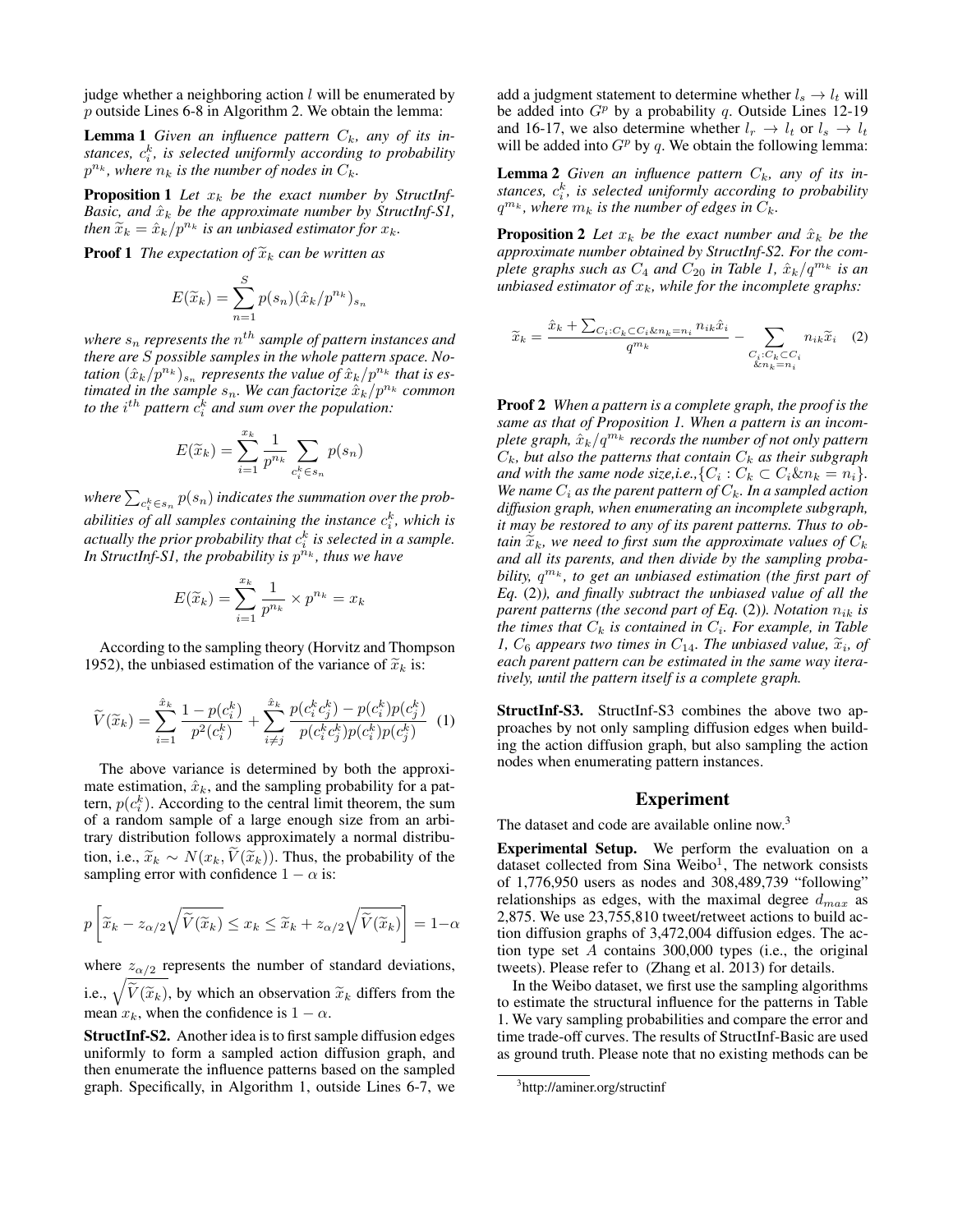

Figure 3: The trade-off between error and time by varying  $p$ and q. #Iteration is the times that Algorithm 2 is invoked.

directly used to estimate structural influence. Then we apply the extracted influence patterns to help retweet behavior prediction, to demonstrate the effectiveness of influence structures.

Experimental Results. We use relative error,

$$
U_{\text{IP}_k} = \frac{|\text{IP}_k - \text{IP}_k|}{\text{IP}_k},
$$

where IP<sub>k</sub> is the exact/actual estimation and IP<sub>k</sub> is the approximate estimation, to measure how far the approximate estimation is from the exact estimation (Ahmed et al. 2014).

We present the optimal estimation of structural influence, IP<sub>k</sub>, with k from 1 to 20 in Table 1. The results are obtained by executing StructInf-S3 with  $\tau = 25$  hours,  $q = 0.9$ ,  $p_x = 0.6$  and  $p_y = 0.1$ , where  $p_x$  and  $p_y$  are the node sampling probabilities for estimating  $x_k$  and  $y_k$  respectively, and  $q$  is for sampling edges, and is the same for estimating  $x_k$  and  $y_k$ . Because the ratio between active and inactive instances is about 1:700,  $x_k$  can be estimated much faster than  $y_k$ . Thus we can first try several parameters to find the optimal values of q and  $p_x$ , and then estimate  $p_y$  approximately by  $p_x \times {}^{n} \sqrt{\frac{\tilde{x}_k}{\tilde{y}_k}}$ , that is derived from the variance. We estimate each  $\tilde{x}_k$  and  $\tilde{y}_k$  by averaging the results of 10 independent runs, and based on which to calculate  $\tilde{\text{IP}}_k$ . Table 1 shows that each IP<sub>k</sub> is very close to the exact value. Most of the relative errors are around 1.0% and the worst case is about 5.0%. We also find that the top influential patterns are those with more nodes or edges than others ( the numbers that are in boldface). To get the results in Table 1, the exact method (StructInf-Basic) requires 19 hours, while the sampling method (StructInf-S3) requires only 1.8 hours.

Trade-off between Error and Time. To compare the performance of different sampling methods, we show how accuracy and speed vary by varying the sampling probabilities. Specifically, we first tune the sampling probabilities. We try p in the range  $\{0.1, 0.2, 0.3, 0.4, 0.5, 0.6, 0.7, 0.8, 0.9, 1.0\}$ for StructInf-S1, try  $q$  in the same range for StructInf-S2, and try all the possible combinations of  $p$  and  $q$  in the same range for StructInf-S3. Second, for each configuration of p and q, we calculate the average error of  $\tilde{x}_k$  over all the influence patterns, and further average them over 10 independent sampling results. Third, we use the number of iterations that Algorithm 2 is invoked as the metric to measure how fast an

Table 1: All structural influence patterns formed by 2, 3, and 4 nodes and the structural influence estimation results (%). The red nodes represent active friends who performed an action before and the white nodes represent the target user.

| $\boldsymbol{k}$ | $C_k$ | $IP_k$ | $IP_k$ | $U_{\rm IP_k}$ | $\boldsymbol{k}$ | $C_k$ | $IP_k$ | $IP_k$ | $U_{\mathrm{IP}_k}$ |
|------------------|-------|--------|--------|----------------|------------------|-------|--------|--------|---------------------|
| 1                | ю     | 0.066  | 0.066  | 0.020          | 11               |       | 0.038  | 0.038  | 0.720               |
| $\overline{c}$   |       | 0.074  | 0.074  | 0.085          | 12               |       | 0.186  | 0.186  | 0.088               |
| 3                | ご     | 0.111  | 0.110  | 0.425          | 13               |       | 0.399  | 0.392  | 1.785               |
| $\overline{4}$   |       | 0.307  | 0.304  | 0.928          | 14               |       | 0.063  | 0.062  | 0.616               |
| 5                |       | 0.069  | 0.069  | 0.530          | 15               |       | 0.619  | 0.615  | 0.548               |
| 6                |       | 0.091  | 0.090  | 0.358          | 16               |       | 0.444  | 0.439  | 1.378               |
| $\overline{7}$   |       | 0.067  | 0.067  | 0.236          | 17               |       | 0.070  | 0.070  | 0.074               |
| 8                |       | 0.106  | 0.099  | 5.852          | 18               |       | 0.420  | 0.416  | 0.890               |
| $\mathbf Q$      |       | 0.381  | 0.388  | 1.666          | 19               |       | 0.662  | 0.645  | 2.696               |
| 10               |       | 0.165  | 0.162  | 1.128          | 20               |       | 0.485  | 0.479  | 1.239               |



Figure 4: Convergence of the relative errors of patterns  $C_1$  and  $C_4$ by StructInf-S3.

approximate estimation will be. The more iterations we run, the more influence patterns will be sampled.

Figure 3 plots all the (relative-error, #iterations) pairs when varying  $p$  and  $q$ . For each method, the sampling parameters change from 0.1 to 1.0 incrementally from the upper-left to the lower-right points. Because StructInf-S3 has two tunable parameters, the points cannot be connected by one single line. From the results, we can see that first, the error curves of al the methods almost follow exponential distributions. The average error drops dramatically when p increases at the very beginning, and then changes slowly when  $p$  gets larger than 0.5. Second, StructInf-S1 performs better than StructInf-S2 because its curve is below that of StructInf-S2, implying that it needs less iterations to achieve the same error. Finally, the resultant points of StructInf-S3 are more concentrated in the bottom-left corner than those of StructInf-S1 and StructInf-S2, suggesting that StructInf-S3 is less sensitive to the parameters. This probably because StructInf-S3 combines the power of StructInf-S1 and StructInf-S2, thus achieves a more stable performance.

Unbiasedness. We take StructInf-S3 as an example to study the properties of the sampling distribution. Specifically, for each pair of  $q$  and  $p$ , we run 20 independent samplings and plot the relative error of each run. From Figure 4, we can see that the sampling distributions of different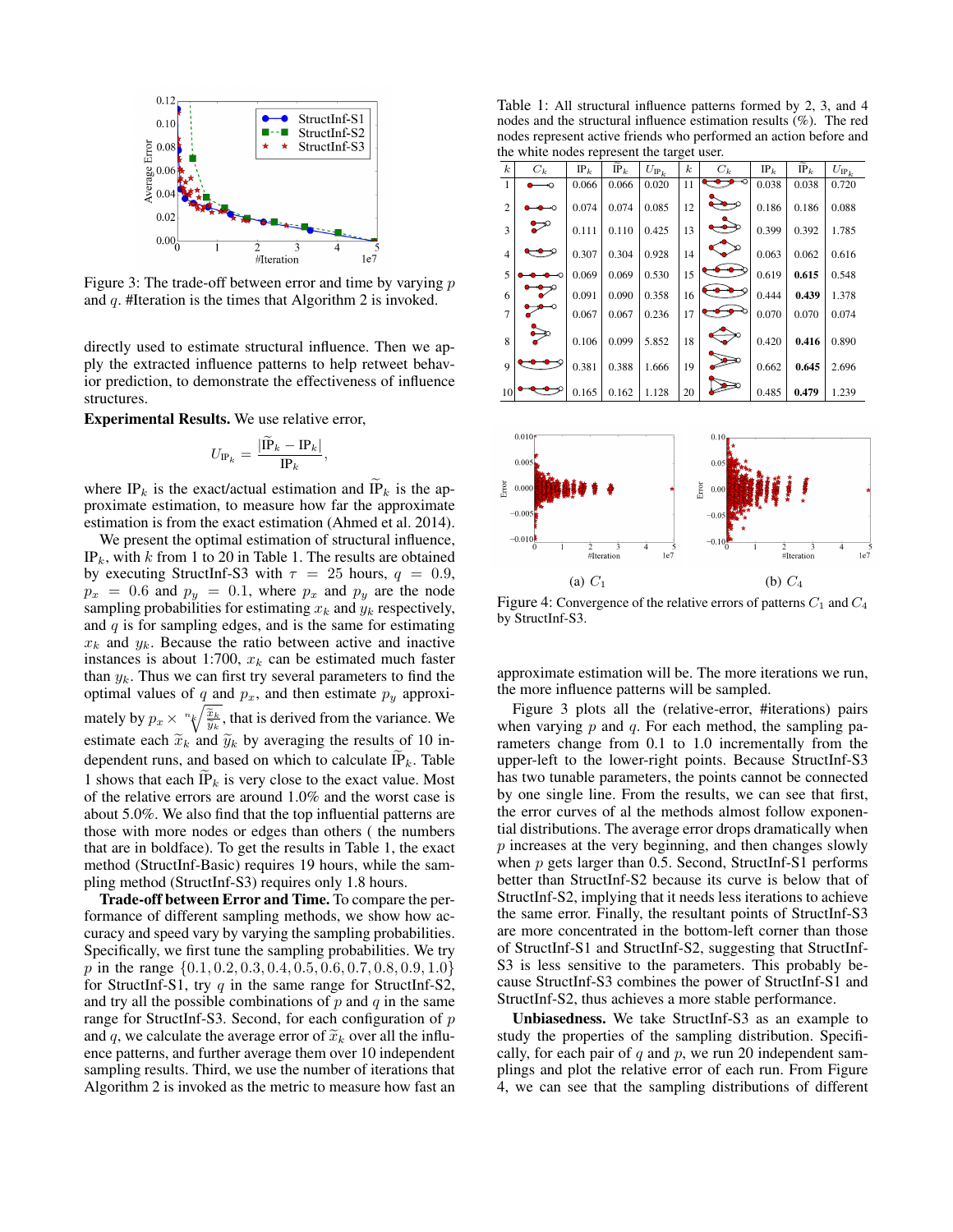

Figure 5: (1) Effect of  $\tau$  on structural influence; (2) Performance of retweet behavior prediction.

patterns are all centered over the line with relative error as 0, which implies the unbiased property of the estimations. In addition, influence patterns with fewer nodes and edges can achieve better performance with few iteration times (i.e., samples). We see that the simplest pattern  $C_1$  obtains 0.5% relative error with few samples, while  $C_4$  needs more samples to achieve the same error rate, because the sampling probability  $p(c_i) = p^m q^n$  decreases with m and n, making the variance larger than that of the simple patterns.

Effect of Time Delay  $\tau$ . We study how time delay  $\tau$  affects structural influence. Figure 5(a) shows the changes of structural influence by varying  $\tau$ . The Y-axis is the structural influence of  $C_1$ , which is the basic component of all the other patterns. We can see that social influence increases quickly over time and gradually becomes stable after  $\tau$  gets larger than 25 hours, implying that social influence decays over time. Thus, we set  $\tau$  to 25 hours on the Weibo dataset.

Application Improvements. We demonstrate how the discovered influence patterns can help improve the application of retweet prediction. The goal is, given an action triple  $(v, a, t)$ , predict whether user v will retweet the tweet a at time t. Basically, for each observed action in the dataset, we treat it as a positive instance. For each positive instance  $(v, a, t)$ , if a follower u of user v did not retweet a before  $t + \tau$ , we treat  $(u, a, t + \tau)$  as a negative instance. We uniformly sample a balanced dataset with equal number of positive and negative instances and train a binary classifier with logistic regression. We feed some basic features, such as the number of followees/followers, gender, verification status of the user, to the classifier. We aim at investigating whether the structural influence patterns can improve prediction performance based on the basic features. Additionally, we add structural influence patterns as features (the number of each pattern that is counted from the target action  $(v, a, t)$ ). In particular, we divide the patterns into four groups:  $C_1(i.e.,$ the number of active neighbors), *weak* ( $IP_k < 0.1$ ), *moderate* (0.1  $\leq \widetilde{IP}_k < 0.3$ ), and *strong* ( $\widetilde{IP}_k > 0.3$ ). We respectively add the basic features and pattern groups one by one and evaluate the increase of the predictive performance. A larger increase means a higher predictive power. From the results in Figure 5(b), we observe that weak patterns can improve a lot upon basic features and the number of active neighbors (+1.1% in terms of F1), indicating the effect of structural influence on retweet behaviors. Furthermore, significant increase on F1 score is observed when adding strong patterns upon moderate patterns (+1.73%), while no evident

increase is observed when adding moderate patterns, implying that the discovered significant structural influence patterns can benefit a lot on predicting retweet behaviors.

# Related Work

Structural Influence. A few research examined the structural characteristics of social influence. Ugander et al. (2012) firstly studied structural diversity and found that the possibility that a user joins Facebook is positively affected by the diverse structure of the friends who have joined Facebook. Lately quite a few work has been conducted based on this idea in various scenarios (Fang et al. 2014; Kloumann et al. 2015; Qiu et al. 2016; Zhang et al. 2013). However, all the studies about structural diversity do not distinguish the particular influence structures, and our paper proposes an algorithm to enumerate all influence structures. Influence Learning. The aim of influence learning is to associate each edge  $e_{uv}$  with a probability  $p_{uv}$  to represent the strength of influence exerted by  $u$  on  $v$ . (Kimura et al. 2011) were the first to learn influence by maximizing the likelihood of generating historical behavior data. Tang et al. (2009) and Liu et al. (2012) extended the influence probabilities to the topic level. Kutzkov et al. (Kutzkov et al. 2013) approximately estimated the pairwise influence in a behavior stream. In addition to learning pairwise influence, group influence is also studied by (Tang, Wu, and Sun 2013; Zhang et al. 2014). To the best of our knowledge, this is the first attempt to define and estimate structural influence.

Subgraph Mining/Sampling. Traditional research counted triangles (Jha, Seshadhri, and Pinar 2013; Pavan et al. 2013), 4-node subgraphs (Jha, Seshadhri, and Pinar 2015), any subgraphs (Ahmed et al. 2014; Wernicke 2006), or specified ones such as cliques, stars, chains, and cascading patterns (Koutra et al. 2015; Leskovec, Singh, and Kleinberg 2006). However, the methods cannot be directly applied to our problem, because the behavior data is streaming and the structural influence is beyond the frequency of a subgraph.

## **Conclusion**

We present the concept of structural influence and propose a sampling algorithm to quickly estimate the influence probabilities of different structures from social stream, with theoretical proof of unbiasedness properties. Experiments on a large Weibo data show that, compared to the exact solution, the third sampling method can achieve the best performance, with a  $10\times$  speedup and an average error rate of only 1.0%. We also demonstrate the effectiveness of the extracted high influential patterns on retweet behavior prediction.

Acknowledgments. The work is supported by the National Hightech R&D Program (No. 2015AA124102, No.2014AA015204), NSSFC (13&ZD190, 12&ZD220), National Key R&D Program(No.2016YFB1000702), NSFC (61272137, 61202114, 61532021), Online Education Research Center, Ministry of Education (2016ZD102), and an Royal Society-Newton Advanced Fellowship Award. Jimeng Sun was supported by the National Science Foundation, award IIS- #1418511 and CCF-#1533768, Children's Healthcare of Atlanta, CDC I-SMILE project, Google Faculty Award, AWS Research Award, Microsoft Azure Research Award and UCB. Jie Tang is the corresponding author.